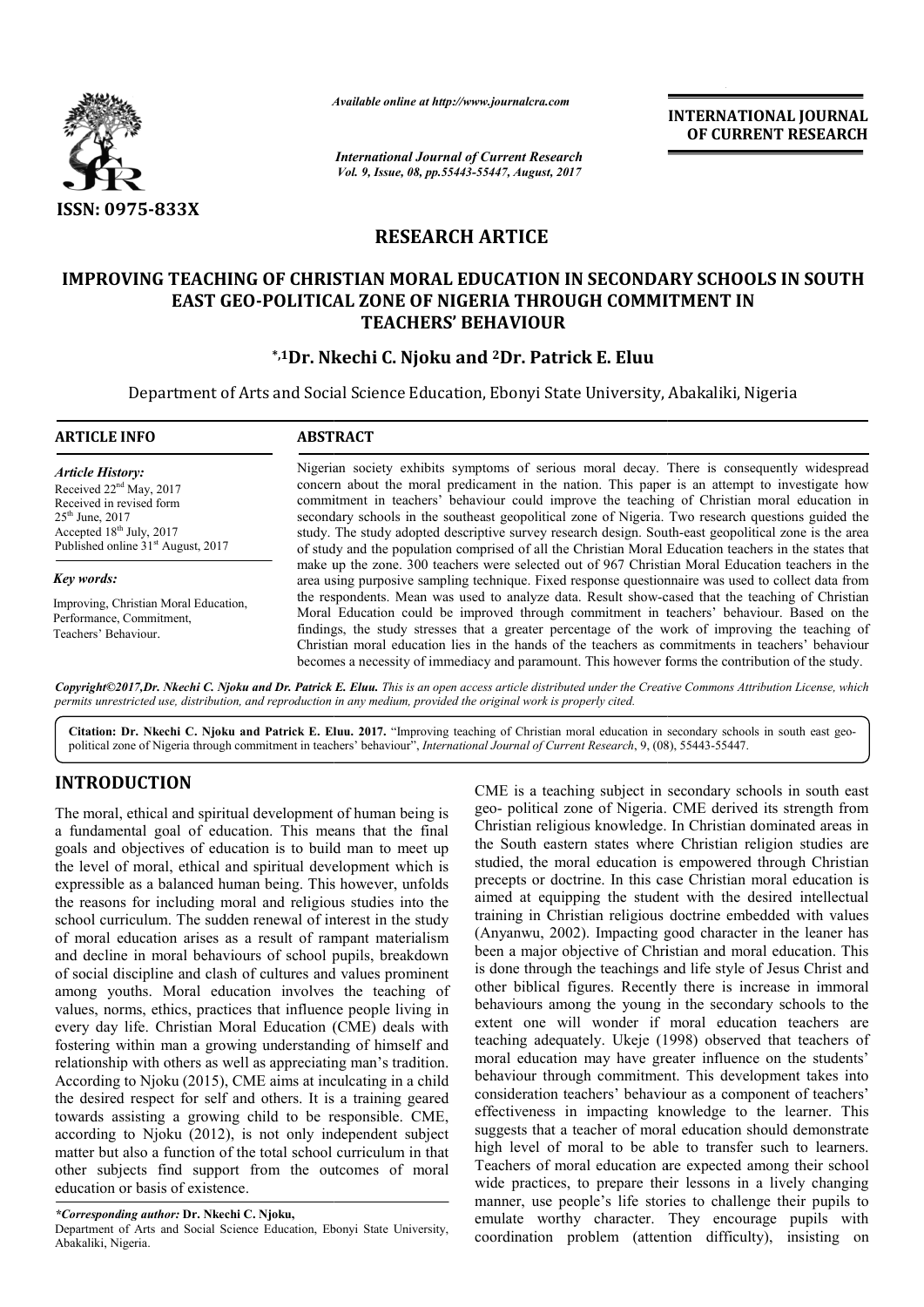character formation through building healthy atmosphere packed with caring, and respect instilling compassion and discouraging perjuries. CME teachers are to improve school environment through promoting tolerance, kindness and preventing bullying, peer cruelty and handling controversial issues with delicacy and wisdom. By so doing, the teacher of moral education influences the pupils' behaviour exhibiting a positive character. Teacher's commitment to duty involves way teacher conducts himself in the classroom and beyond. For instance the way teachers treat students determine learning outcome. If a student is shown compassion or treated fairly by the teacher, the student will always have trust and confidence in the teacher and this relationship encourages effective learning and through such teachers, the life of the student is impacted positively. Orebanjo (1987) opines that teachers' commitment to duty have greater impact on the learners because teachers' affection spurs interest thereby create a conducive atmosphere for learning to take place. This suggests that teachers' readiness to work, attitude towards students and care predispose students to learn, hence moral education is more or less a practical study. In the words of Goldman (1992) teachers' readiness involve preparation of lessons, selection and use of appropriate teaching aids or materials, use of varieties of methods and techniques, willingness to spur learners to learn. The above statement gave crudeness to Redman (1992) assertion on the importance of teachers in the development and implementation of curriculum. Redman acclaims that teachers are the hub of any educational system; and that their qualities and commitments determine the success of classroom interaction. This therefore holds teachers very important because of their application of expertise strategies in bringing effective classroom interaction and knowledge. No wonder the popular adage that says that no nation will rise above its teachers. This unveils relationship between teacher's teaching behaviour and the students' learning outcome.

## **Statement of Problem**

Many believe that the reason for Nigeria's in-ability to achieve political, stability, economic and technological advancement could be due to its failure to trim the behaviour of its people despite its abundant natural and human resources. Njoku (2011) attributed moral decay as responsible for economic failures or an impediment in National development. However this is manifested in the alarming rate of immoral behaviours among youths in secondary school which seem to suggest that the teaching of Christian moral education is being challenged.

Adukwe (2004) observed that what is seen in the schools could be attributed to adoption of values of alien culture particularly the values of individualism and materialism in social, political and economic levels which in turn have influenced the youths. The challenge of this study is to investigate ways of improving the teaching of Christian moral education in secondary schools in the South-East geopolitical zone, through commitments in teachers' behaviour as a way of stabilizing the political, social and economy of the country. The problem therefore is how the teaching of Christian moral education be improved through commitments in teacher behaviour.

#### **Research Questions**

 What is the desired behaviour of Christian Moral Education teachers?

 How could the commitments in teachers' behaviour improve the teaching of Christian Moral Education in South-East geo-political zone of Nigeria?

## **MATERIALS AND METHODS**

The study adopted descriptive survey design aimed at investigating how commitment in teacher behaviour could improve the teaching of Christian Moral Education among secondary school students in South East geopolitical zone of Nigeria. The population comprised all the Christian moral education teachers in government secondary schools in the South east geo-political zone of Nigeria which is estimated at 967 teachers (Odo, Enugu State Office, SEB Unit, 2015) 300 Christian moral teachers were selected out of the 967 teachers in the area using purposive sampling technique. 60 teachers were selected from all the five states in the zone. The selection of only teachers from government owned secondary schools is to ensure that the schools possess almost similar learning environment. Fixed response questionnaire was the instrument for data collection; experts in educational measurement validated the instrument to ensure clarity of items, appropriateness of language and expression to the respondent and relevance to the purpose of the study. Mean was used to analyze the data. Criterion mean of 2.50 was raised by adding the assigned values of responses and dividing it with the total number of the responses options which is the summation of  $4+3+2+1 = 10/4 = 2.5$ . 2.5 becomes the judgmental point or cut-off mark for acceptable, and less than 2.5 considered rejected.

### **Data Presentation**

Table 1 that items 1-33 on desired teachers' behaviours for improving the teaching of CME obtained a mean above 2.50. The grand mean of 3.87 indicates high level of acceptance of the items in the above table as the desired teachers' behaviour in improving the teaching of CME.

## **DISCUSSIONS**

Results of the study in Table 1 showed that respondents agreed with the items as desired behaviour of a good teacher of CME. This was evident in the results as it emphasized the impact of teachers' behaviour in teaching and learning of CME among secondary school students. The above findings agree with the view of Anyanwu (2002), who asserted that CME teachers have greater role to play in ensuring that CME is effectively taught. The finding is understandable in that teachers' commitment is paramount to any curriculum implementation. If teachers of moral education possess qualities like leading by example, use of verbal praise, accepting other people's view, exhibiting Christ-like qualities, giving frank answers to students questions, being impartial, demonstration of good moral judgment, sharing concern in students' needs, exhibiting sense of humor or friendlessness, showing love and care, attending classes regularly and timely, use of reinforcement, giving guidelines for acceptable and unacceptable behaviours, making adequate preparation in lesson planning and so on will help enhance teachers' ability to impact on students positively. According to Redman (1987) effectiveness of any strategy depends greatly on the teacher handling it. Teachers of moral education could teach better if they apply the craft associated with teaching of CME. Teachers of CME are expected to be role model, dedicated and committed to their duties.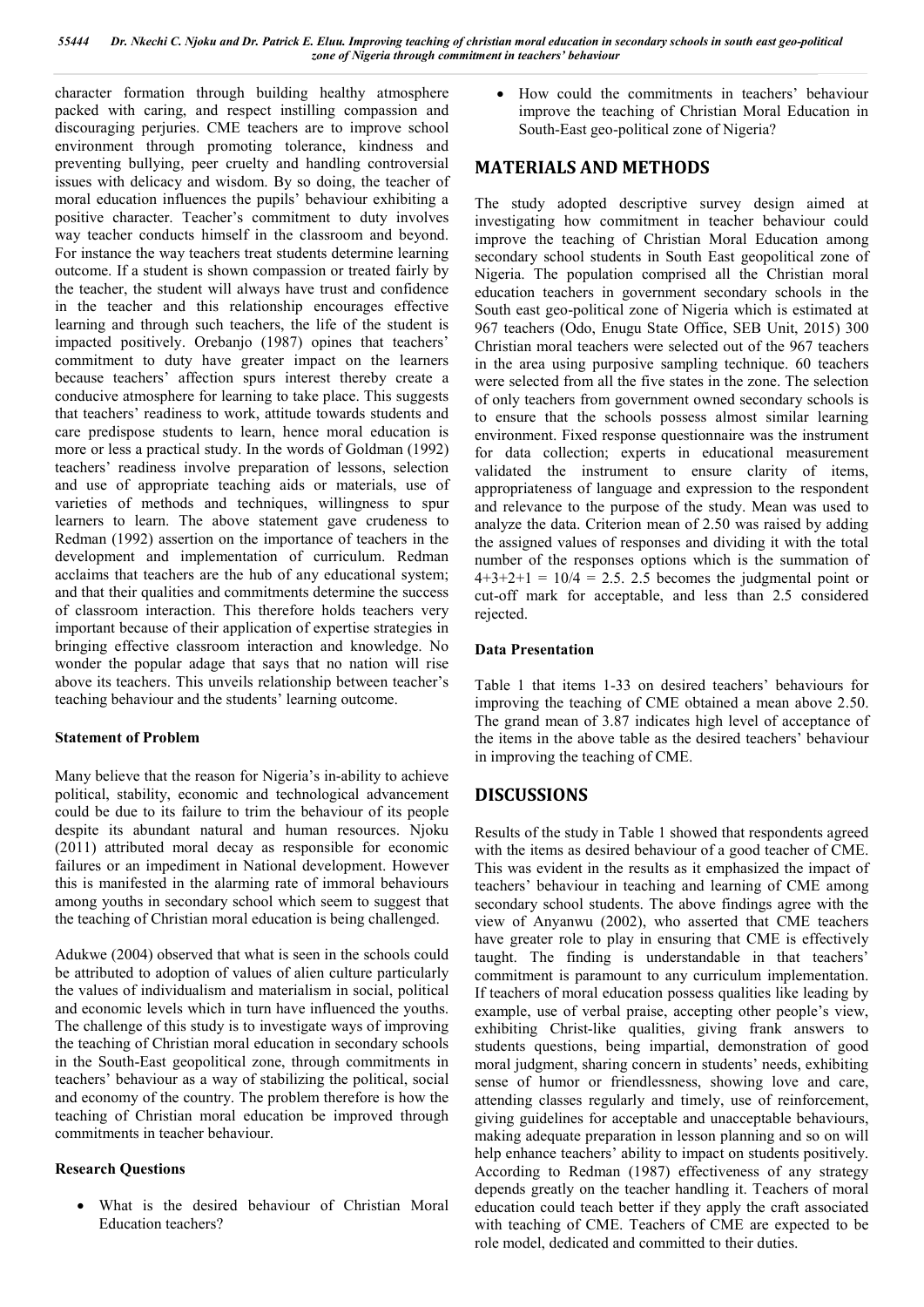| S/N            | Items                                                                                                                    | $\overline{\overline{x}}$ | Remark   |
|----------------|--------------------------------------------------------------------------------------------------------------------------|---------------------------|----------|
| 1.             | Leading by example                                                                                                       | 3.5                       | Accepted |
| 2.             | Avoid unnecessary digression                                                                                             | 2.5                       | Accepted |
| 3 <sub>1</sub> | Use of verbal praise and encouragement                                                                                   | 2.8                       | Accepted |
| 4.             | Show pride in students' achievement                                                                                      | 3.0                       | Accepted |
| 5.             | Dress modestly, clean and smart                                                                                          | 3.8                       | Accepted |
| 6.             | Create good moral atmosphere                                                                                             | 3.6                       | Accepted |
| 7.             | Create avenue for dialogue                                                                                               | 3.5                       | Accepted |
| 8.             | Involve students in fishing the moral obligation                                                                         | 3.2                       | Accepted |
| 9.             | Live according to what you teach                                                                                         | 3.9                       | Accepted |
| 10.            | Occasionally punish the misbehaving students                                                                             | 2.8                       | Accepted |
| 11.            | Applying service learning approach                                                                                       | 3.8                       | Accepted |
| 12.            | Correct immoral behaviours of the student in the class.                                                                  | 2.6                       | Accepted |
| 13.            | Demonstration of sound moral judgment                                                                                    | 3.5                       | Accepted |
| 14.            | Accept other view                                                                                                        | 2.8                       | Accepted |
| 15.            | Exhibit stability in temperament during classroom or outside class interaction.                                          | 3.5                       | Accepted |
| 16.            | Avoid all forms of partiality in relating with the students                                                              | 3.0                       | Accepted |
| 17.            | Give frank answers to student's questions.                                                                               | 3.2                       | Accepted |
| 18.            | Exhibit Christ like qualities e.g. obedience to authority, love, humility, justice, tolerance, truthfulness and patience | 3.8                       | Accepted |
| 19.            | Observe students moral behaviour e.g. obedience in prompt submission of class work.                                      | 2.9                       | Accepted |
| 20.            | Show concern to students religious need                                                                                  | 3.0                       | Accepted |
| 21.            | Making them understand the consequences of their behaviours/actions                                                      | 3.6                       | Accepted |
| 22.            | Attend to students needs                                                                                                 | 3.2                       | Accepted |
| 23.            | Exhibit sense of humour and friendlessness                                                                               | 3.5                       | Accepted |
| 24.            | Show them that they are loved and cherished.                                                                             | 2.8                       | Accepted |
| 25.            | Speak, read audibly and fluently with the right voice modulation.                                                        | 2.9                       | Accepted |
| 26.            | Always allow students to express themselves                                                                              | 2.8                       | Accepted |
| 27.            | Stop or prevent misbehaviour with a minimum of class disruption.                                                         | 2.5                       | Accepted |
| 28.            | Attend class regularly and timely                                                                                        | 3.5                       | Accepted |
| 29.            | Always make reference to bible stories as a back up to the moral lesson                                                  | 3.2                       | Accepted |
| 30.            | Cite and use persons within the area to encourage or discourage behaviour                                                | 3.8                       | Accepted |
| 31.            | Making adequate preparation in planning lessons                                                                          | 3.8                       | Accepted |
| 32.            | Being conversant with various teaching methods and techniques                                                            | 3.6                       | Accepted |
| 33.            | Use of adequate reinforcement responses                                                                                  | 3.5                       | Accepted |
| 34.            | Use of media instructional aids                                                                                          | 3.5                       | Accepted |
| 35.            | Giving them guidelines for acceptable and unacceptable behaviours                                                        | 3.8                       | Accepted |
| 36.            | Exhibit adequate classroom management and control                                                                        | 3.6                       | Accepted |
|                | Grand mean                                                                                                               | 3.28                      | Accepted |

#### Table 1. Mean Score of Respondents on Desired Teachers' Behaviour Required in Teaching CME in Secondary Schools. (N = 300)

#### **Table 2. Mean Scores of Respondents on Commitment to Teachers' Behaviours as a Way of Improving the Teaching of CME (No = 300)**

| S/N | Items                                                                                                                                                                 | $\overline{x}$ | Remark   |
|-----|-----------------------------------------------------------------------------------------------------------------------------------------------------------------------|----------------|----------|
| 37. | When CME teachers apply desired teaching behaviour, it will help in moulding students' characters.                                                                    | 2.8            | Accepted |
| 38. | Help teachers build virtues like compassion love, maintaining peace, tolerance among students which are the precept<br>of moral education                             | 3.6            | Accepted |
| 39. | Desired teaching behaviours help in building up good moral judgment which in turn helps strike balance between<br>issues of conflict to avoid misbehaviour or uproar. | 3.1            | Accepted |
| 40. | Making the purpose of the lesson students' needs.                                                                                                                     | 3.8            | Accepted |
| 41. | Making the lesson elements practical and logical                                                                                                                      | 3.8            | Accepted |
| 42. | Making sure that your lessons appeal to the felt needs of the student.                                                                                                | 3.6            | Accepted |
| 43. | Using attractive illustration techniques that will catch interest.                                                                                                    | 3.1            | Accepted |
| 44. | Adopting service learning approach                                                                                                                                    | 3.9            | Accepted |
| 45. | Making the introduction clear and pointing to the study.                                                                                                              | 3.1            | Accepted |
| 46. | Drawing a link between the lesson and the moral experiences around the students.                                                                                      | 3.6            | Accepted |
| 47. | Reviewing the curriculum of moral education to address the current moral crises.                                                                                      | 2.5            | Accepted |
| 48. | Setting aside few minutes for students to reflect on a particular trait you wish to impact                                                                            | 2.8            | Accepted |
| 49. | Helping students to explore and pick the lesson or fact.                                                                                                              | 2.9            | Accepted |
| 50. | Make use of programmed instruction                                                                                                                                    | 2.5            | Accepted |
| 51. | Disciplining student through reasoning by making them feel others pain                                                                                                | 3.5            | Accepted |
| 52. | Devoting reasonable time to cognitive processes creating avenue for dialogue                                                                                          | 2.6            | Accepted |
| 53. | Use of concrete examples when necessary                                                                                                                               | 2.9            | Accepted |
| 54. | Inject challenges for students to confront at different stages of the class interaction                                                                               | 3.0            | Accepted |
| 55. | Logical presentation of subject matter                                                                                                                                | 3.6            | Accepted |
| 56. | Appropriate selection of evaluation methods/techniques                                                                                                                | 3.2            | Accepted |
| 57. | Adopting and combining teaching methods e.g. thematic and programmed instruction                                                                                      | 3.1            | Accepted |
| 58. | Improving the societal values of the subject                                                                                                                          | 3.2            | Accepted |
| 59. | Teachers being passionate about the job                                                                                                                               | 3.5            | Accepted |
| 60. | Demonstrating competence in instructional practices, assessment and management of instruction                                                                         | 3.1            | Accepted |
| 61. | Making use of conflict resolution method                                                                                                                              | 2.8            | Accepted |
| 62. | Adopting cooperation learning strategies                                                                                                                              | 2.5            | Accepted |
| 63. | Applying the character moulding model                                                                                                                                 | 4.0            | Accepted |
| 64. | Use of individualized instruction (e.g. advising students on the benefit of their action)                                                                             | 3.0            | Accepted |
| 65. | Teachers' maintain strong personal and professional character                                                                                                         | 3.8            | Accepted |
|     | Grand mean                                                                                                                                                            | 3.1            | Accepted |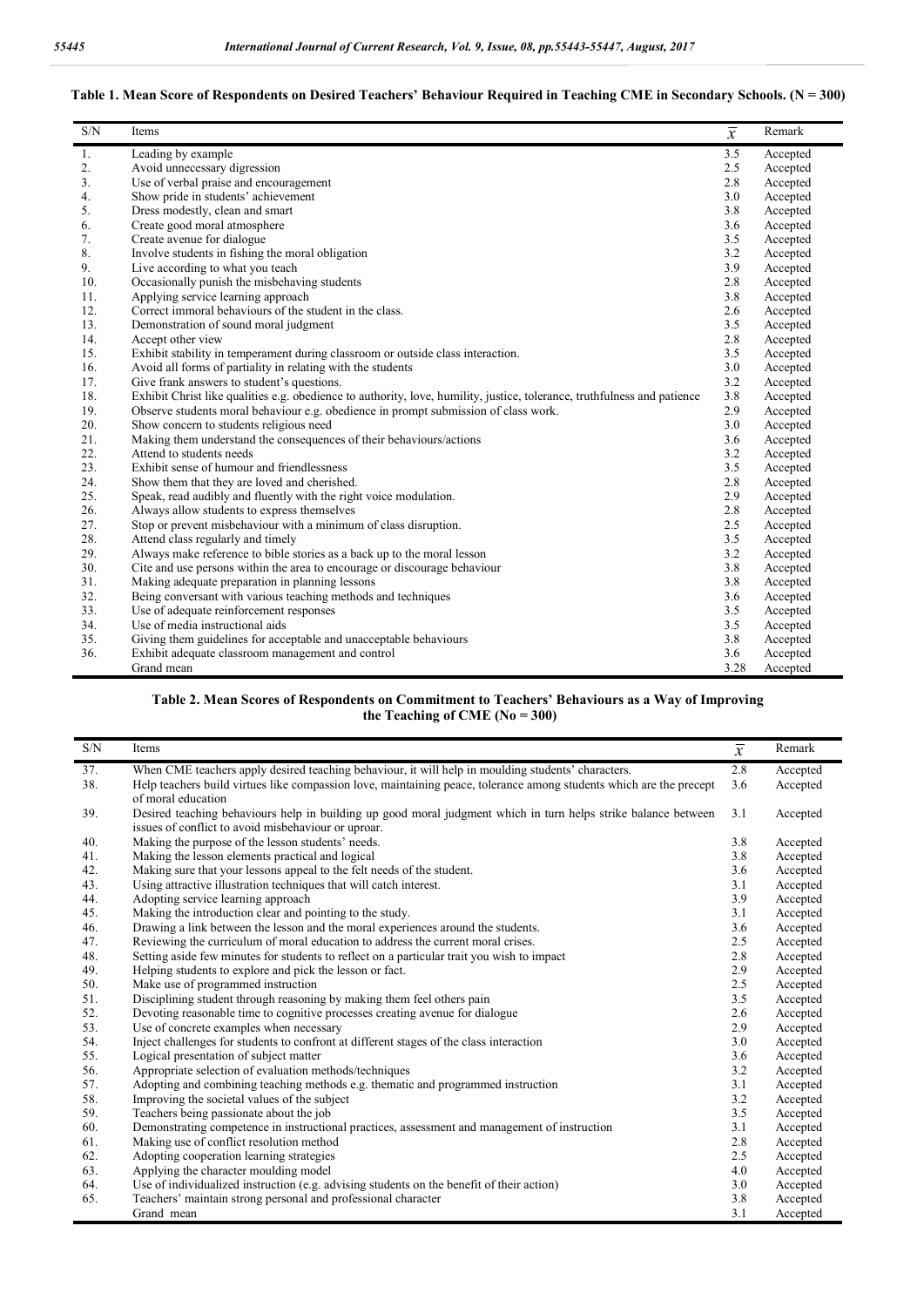Goldman (1992) also shared the view that the behaviour of the teachers matter a lot in the learning outcomes and as such CME teachers should be embodiment of the moral teachings. Among the items list are teachers' personality or way of life as a major factor in teaching of moral education and as such teachers should watch students' behaviours. No wonder Anyanwu (2002) rightly affirms that where teachers are effective and competent, interest and performance are enhanced. This suggests that teachers' readiness, in order words, disposition to manipulate instruments to make lesson easy and interesting, and use of teachers' personality traits as instrument to carry out the professional commitments of shaping behaviours. The findings of Table 2 revealed various ways by which commitments in teachers' behaviours could help in improving the teaching of CME in secondary schools in South-East geopolitical zone.

The findings of Table 2 revealed various ways by which commitments in teachers' behaviours could help in improving the teaching of CME in secondary schools in South-East geopolitical zone. The respondents agreed that approaches like good code of conduct/practice, passion for job, adoption of good teaching behaviour, clearly stating and relating purpose of the lesson to learners need, making lesson element practical and logical, maintaining strong personal and professional character and demonstrating competence in instructional practices, assessment and management of instruction among others as ways by which commitments in teachers' behaviours could help in improving the teaching of CME. The finding is evident with the grand mean of 3.1 which is very high above the criterion mean of 2.5. The finding is captivating because teaching moral demands the wholesomeness of the teachers; his ability to interpret classroom interaction to achieve moral character, unbiased pass judgments, care and love students and ability to meet students' felt needs. By so doing, teachers become everything to students. A teacher of moral education is expected to be an excellent teacher whose life style is capable of moulding students' behaviours. CME teachers through expertise knowledge create a friendly environment that could enhance learning, create opportunity for learning to take place as well as fashion supportive activities that could help students internalize the learning experiences.

The results also revealed that teachers of CME could combine various methods like use of programmed instruction, applying character moulding model, individualized instruction and adopting service learning approach to improve the teaching of CME. Service learning approach involve activities like encouraging students to help one another either by mentoring and peer or cross age tutoring; while character moulding model involve living as an example or model. This is a situation whereby the teacher behave the way he wants the students to behave, create a welcoming environment for such learning to take place, provides opportunity for the students to experience it, encourages such learning through reinforcement, set observable goals; and measures the success achieved after the exposure. The above finding is in line with Njoku and Njoku (2014) who observed that an effective teacher must be approachable, considerate, respectful… eager to encourage learning, generous with praise and apply good network of resources in administering his duty. CME teachers with good teaching behaviours are masters of the contents and could always make appropriate use of skills to manipulate lessons thereby making difference in teaching. This however implies that great percentage of work of improving the teaching of CME lies in the hands of the teachers hence commitment in teacher's behaviour becomes necessity and immediacy.

#### **Educational Implications**

The findings have implication for teachers, government and school management. The findings showed that improving teaching of CME could be achieved through commitment in teachers' behaviours. It implies that if teachers are professionally trained, provided with needed materials to work and exposed to regular seminars on dynamic nature of the subject; the teaching status and values of the subject will be better achieved. In this case the school management and government should sponsor re-training and refresher courses of CME teachers a regular practice, so that the subject will achieve the desired goals in the life of the learner. The educational implication therefore is that a commitment in teachers' behaviours is paramount in improving teaching of CME in secondary schools in South East geo-political zone of Nigeria.

#### **Recommendations**

The following recommendations were made based on the finding:

- School management and government should always not only organize but encourage CME teachers by sponsoring attendance to seminars, refresher courses/workshops to keep abreast with the challenges of moulding behaviours especially in this dynamic world where moral values are changing.
- There is also need for school management to emphasize and implement effective teaching of CME by ensuring that all students adhere strictly to attend CME lesson and on time as a way of improving the teaching of the subject.
- Government should make the subject compulsory and a pre-requisite to gaining admission into high institution as this will improve students' interests and as well encourage teachers' effort.
- Only teachers who are professionally trained should employed to teach CME as this is the only way to ensure adequate teaching as a means of improving commitment in teaching of the subject.

#### **Conclusion**

The study identified commitment to teacher education as an effective strategy for improving the teaching and learning of CME. Various items were listed as a check list of teacher behavior module and were accepted as component of adequate and good teaching behaviour. Also teaching behaviour of teachers has been considered as a sure way of improving the teaching and learning of CME because the teacher constitute major factor in implementation of any given curriculum. Suggestions have also been made on how to use teacher behaviour approach to improve the teaching CME in South East geo-political zone of Nigeria.

## **REFERENCES**

Adukwu, R.M. 2004. *CRS and instructional strategies: A simplified approach.* Enugu: Calvary Side Publishers.